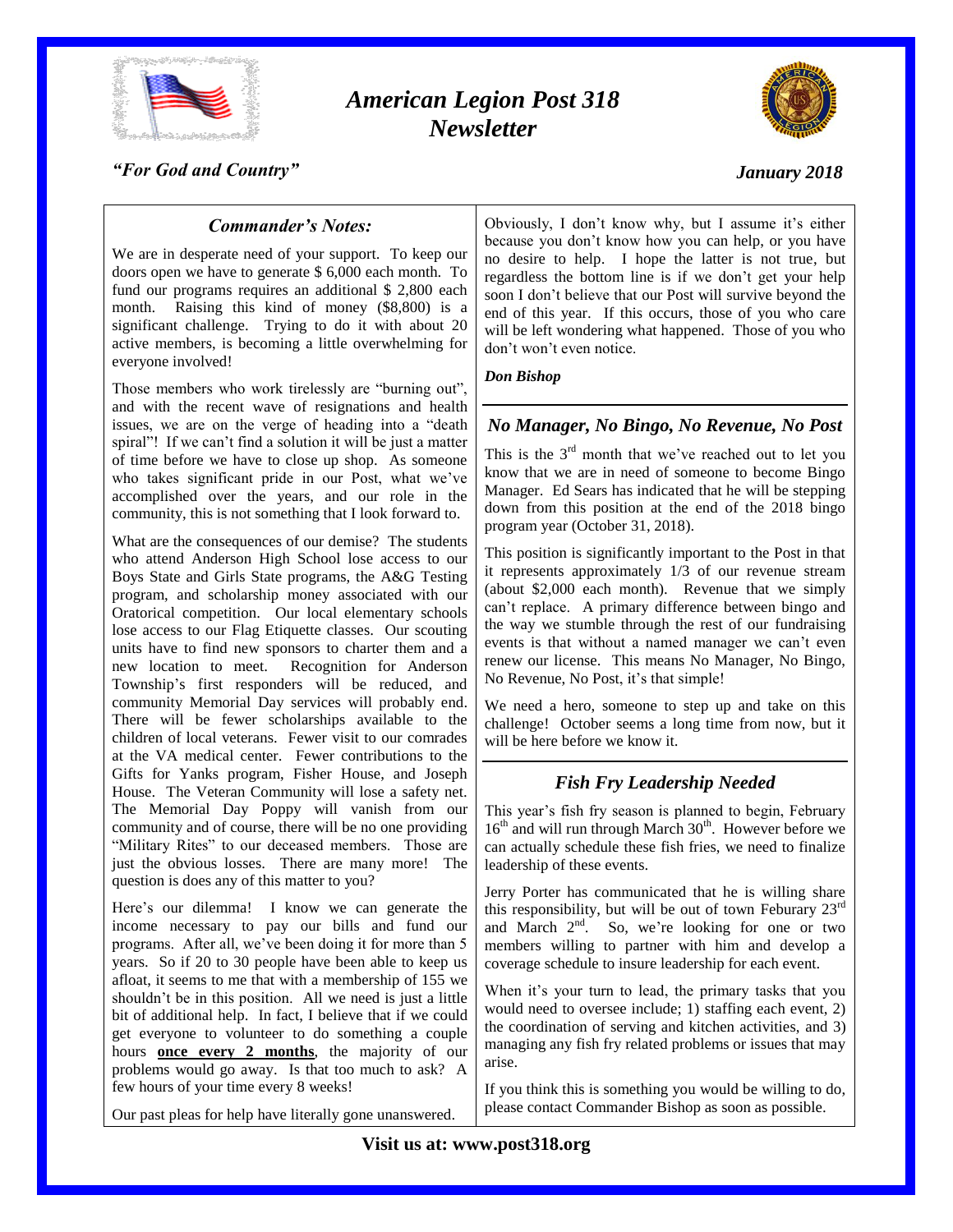# *Fund Raising Update:*

**Bingo** – The Post conducts bingo every Sunday. Doors open at 4:30 PM, preliminary games begin at 6 PM. You can support the Post by either coming out to play, or volunteering to work these events. Contact Bingo Manager, Ed Sears (474-0246) with any questions. For the month of December, bingo gross revenues were \$2,784.75 of which \$ 533 was contributed to *Charities, Inc.*

**Euchre** – Euchre tournaments are conducted every Thursday night in the Club Room. Buy-in is \$10, \$5 going to the Post and \$5 going to prize money. This is a fun evening and is open to both our members and the public. Doors open at 6:45 PM, games begin at 7 PM. Contact Joe Baker (289-9044) with any questions. For the month of December Euchre contributed approximately \$156 to the Post.

**Kroger Community Rewards** – If you are a Kroger customer and are not currently supporting a charitable organization through *Kroger Community Rewards*, we would encourage you to do your part! Go on-line and sign up for *Kroger Rewards,* selecting *American Legion Post 318 Charities*, Inc. as your cause. Kroger Rewards contributed \$ 216.97 to our programs this quarter.

**Dances** – Dance revenues continue to make a substantial contribution to our operating funds. For our 2 dances in December (not counting New Year's Eve), net revenues were \$1,288.81. Our NYE estimate is for an additional \$2,500.

**FootballMania**<sup> $TM$ </sup> – So far this season we have had 2 FootballMania $^{TM}$  winners. However, If you purchased a ticket, your opportunity to win will continue until the end of the regular NLF season.

 $\mathbf{HoopsMania}^{\mathsf{TM}}$  – Two (2) HoopsMania<sup>TM</sup> tickets have been distributed to every member. For each ticket purchased the Post get \$14. We ask that you consider buying one (1) and selling one (1), or more. Should you need extra tickets, please contact Roger Wade at [rwade@cintechconstruction.com.](mailto:rwade@cintechconstruction.com) All money earned through this fundraiser is used to pay Post operating expenses.

# *Charitable Giving*

Over the course of each year, American Legion Post 318 Charities, Inc. (*Charities, Inc.*) contributes thousands of dollars to programs and causes important to our membership. The following is a summary of our November 2017 giving:

**Flags for Schools & Community** – Post 318 provided new American Flags for the classrooms at Turpin High School. These flags were purchased by *Charities, Inc.* at a cost of \$174.95

**Joseph House** – Joseph House is a group of homes dedicated to the support of homeless veterans. Post 318 contributes to Joseph House on a regular basis. *Charities, Inc.* made a recent donation of \$100.

**Veterans Day Celebration** – *Charities, Inc.* is a primary sponsor of the Veterans Day Celebration hosted by Post 318. This year \$ 1000 was allocated for this event.

# *Open Mic to Continue in 2018*

"Open Mic" will return to the Post in 2018. Our first scheduled event will be held, Friday, January  $12<sup>th</sup>$ . Six dates are currently on the calendar (see flyer below), and more will be added, if interest in the event becomes a little stronger.

#### **Christina Schnetzer & Friends Present:** "Open Mic" **Family Entertainment Up-and-Coming Performers No Admission Fees** Hours 7:30 PM - 11:00 PM Dates: **Cash Bar Jan 12 Jan 26**  $\mathbf{a}$ Feb 9 Food **Apr 13**

We ask that you come out to the Post and see what this is all about! On any given night you will hear music that ranges from the *"Kingston Trio"* to *"Janis Joplin"*. The majority of performances are pretty good, others need a little work, but admission is free and these events are family friendly.

**Patriot Center of Cincinnati** 6660 Clough Pike, Cinti., Ohio 45244

We also have concessions available until 9:30 PM, and beverages; beer, wine and soft drinks can be purchased until 10:30 PM.

# *At The Flag Pole*

Display your flag days in January.

- New Year's Day
- Martin Luther King, Jr. Day

*Ralph Caskey Sgt.-at-Arms*

**Apr 27** 

**May 11**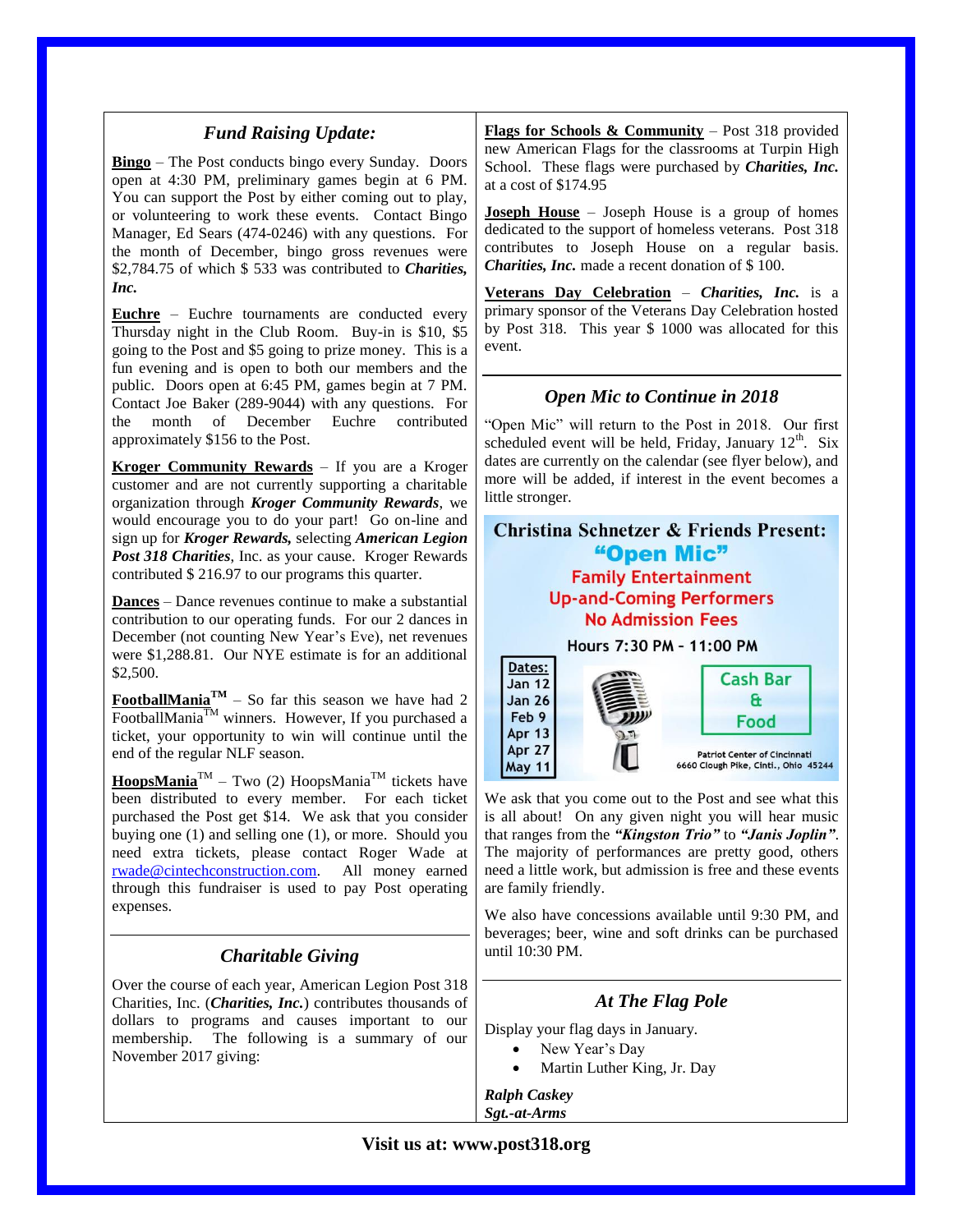### *Dance Themes to be Adopted*

When we kick off our dance schedule in January, we are beginning our  $4<sup>th</sup>$  year of hosting dances. Over this period of time these events have generated approximately \$40,000 in net income. However, there's a sense that we're not maximizing the potential these events offer us. One of the things we've recognized is that when we have had a themed event like Halloween, these events become more of an entertainment experience and we draw larger crowds. So, during year # 4 we are going to do a little experimenting to test this possibility.

For our Spring season we have identified 5 nights, which we'll refer to as theme nights. They are; Valentine's Day, St Patrick's Day, Vegas Night, Cinco De Mayo, and Prom Night. Our goal is to make each event memorable so that our customers will want to come back next year. Plus we hope to peak their interest enough to get them to consider attending the next scheduled event.

To make this work we believe that there are three elements that have to be addressed. First, the band hosting the event has to be engaged in the event. They have to do stuff that support the theme. Second, the venue has to set the theme atmosphere. For example hall decoration and other amenities, like candy on Valentine's Day. And, lastly the customers have to be engaged in the event theme. For example our costumes contest on Halloween.

If these themed events produce the intended results, we have a list of event themes for our Fall schedule, and we would probably add additional themes next Spring.

Our biggest challenge in creating these themes is it will take additional work and a little more promotional money. We will also need to come up with decorating and other ideas to engage our customers. Yet, if we can create an entertainment experience that's more than a dance, we will be able to differentiate our events from those being held at other venues. Should you have an interest in helping us create these events, please contact Commander Bishop.

# *January Dance Schedule*

Our dance events will continue to be a primary source of income in 2018. You can help make these events successful in one of three (3) ways; buy tickets, promote these events to family and friends, or volunteer to work a few events. Any of these options provide support to the Post.

We start off our Spring schedule, January 13<sup>th</sup>, with *The Remains*. This high energy group is a fan favorite and always put on a good show. If you haven't had the opportunity to hear this group, consider coming out for this event.



*The Last Caballeros* make their 2018 debut, January  $27<sup>th</sup>$ . . This group fuses, molds and packages the contemporary music styles of Rock, Country, Latin Swing and Tex-Mex creating their own engaging and addictive rendition of the Americana genre. Because of their unique sound, *TLC* is becoming the tri-states' most sought after performing group for major events, private parties, community and city organizations. If you haven't seen **TLC** perform, you're missing something special!



Tickets for all of our events can be purchased by going to our web site, [www.post318.org,](http://www.post318.org/) and clicking on the "Special Events" tab. Tickets can be purchased in advance for \$10. Tickets purchased at the door are \$12.50, if available.

# *Need Help?*

If you're a veteran and need help obtaining any of your entitled benefits, or are in need of a "helping hand", please contact our Service Officer, Charlie Cleves. Charlie can be reached at (513) 232-7767, or via email at: [ccleves1@fuse.net.](mailto:ccleves1@fuse.net)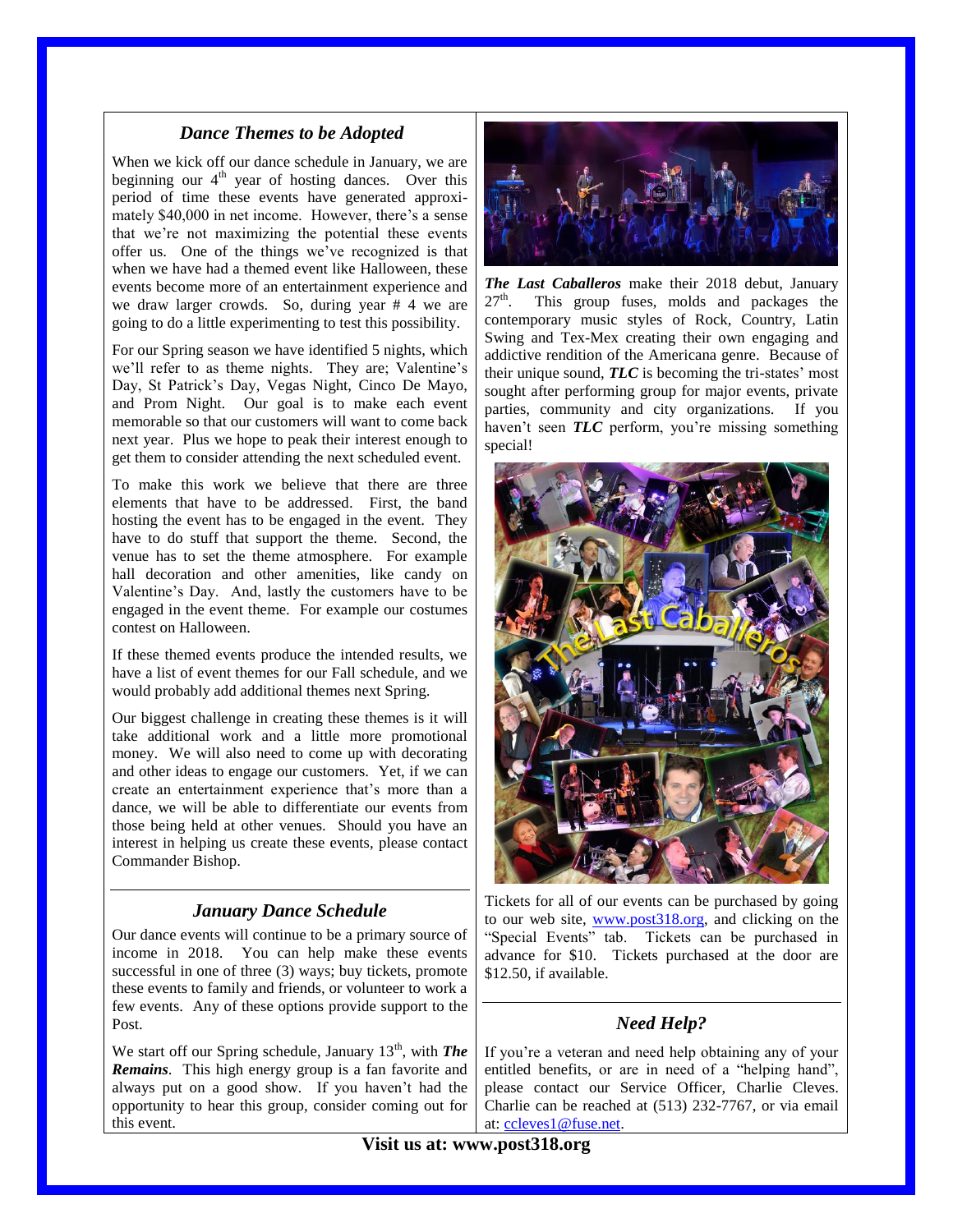### *New Policies Adopted*

The Executive Committee proposed, and the Post membership has adopted, 2 policies that define both the intended and permitted use of Post facilities. The following provides an overview of each:

### **Post 318 Clubroom Utilization Policy**

#### A. **Policy Purpose:**

The following policies have been established to define the permitted use of the Post 318 Clubroom.

### B. **The Post 318 Club Room:**

- 1) Is available for the exclusive use by Post 318 Members.
- 2) Is available 24/7 to all Post 318 Members in good standing.
- 3) Can be used for any **Post sponsored** activity, meeting, or event authorized by the Post Executive Committee.
- 4) Can be utilized by any guests invited by a Post 318 member.
- 5) Can be utilized by invited guests for bar/beverage service in conjunction with a Post Sponsored Activity or Event being held in the Patriot Center.
- 6) Cannot be rented for any purpose.
- 7) Cannot be used by anyone to the exclusion of other Post 318 Member.
- 8) Cannot be utilized in conjunction with a Private Party rental of the Patriot Center.
- 9) Operates using an "honor system". Members are expected to dispensing, properly recording, and pay for all beverages and concessions they personally consume.
- 10) Access and use of the Club Room includes "kitchen" privileges, but members must comply with the *"Patriot Center and Kitchen Utilization Policy".*

#### C. **Invited Guests are Permitted:**

- 1) If you provide Club Room access to any nonmember, he/she is your invited guests.
- 2) When bringing invited guests into the Club Room, each member is responsible for the conduct of those invited guests.
- 3) Invited guests are not permitted to dispense beverages, or concessions.
- 4) Invited guests are not permitted to use the kitchen.

#### D. **Beverages and Concessions:**

1) Members are responsible for dispensing, properly recording, and insuring payment of all beverages and concessions consumed by themselves, and their invited guests.

- 2) All alcoholic beverages must be purchased from the Post. No BYOB!
- 3) No open alcoholic beverage containers are permitted to leave the Post / Patriot Center building.

### **Patriot Center and Kitchen Utilization Policy**

### **A. Policy Purpose:**

The following policies have been established to define the permitted use of the Patriot Center and Post 318 Kitchen.

### B. **The Patriot Center:**

- 1) May be used for any Post 318 activity or event.
- 2) May be used by Post 318 sponsored organizations, under the terms set forth by the Post 318 Executive Committee.
- 3) May be utilized for any private party, under an approved rental agreement, subject to the following restrictions and provisions:
	- Subject to all terms and provisions of the signed rental agreement;
	- All bar, beverage, and concession or food service, in conjunction with rental, shall be conducted within the hall rental area;
	- No access to Post Club Room shall be permitted.
	- Bar, beverage and concession services in conjunction with rental agreement shall be in accordance with Post 318's Bar / Beverage / Concession Worker Compensation Policy.
	- All alcoholic beverages must be purchased from Post 318. No BYOB!
- 4) Can be rented to any Post 318 member at a discount of 25% off published rates.
- 5) All uses of the Patriot Center must be coordinated and scheduled through the Post Event Coordinator.

### C. **Use of The Post 318 Kitchen:**

- 1) Must be agreed to under the terms and conditions of the approved rental agreement.
- 2) Must be supervised by a Hamilton County Public Health Department "Certified Food Handler".
- 3) Must be approved by the Executive Committee, if a long term agreement is desired.

#### D. **Exceptions or Questions:**

1) Any non-traditional use of the rental hall, or issues not covered by this policy, shall be presented to the Post 318's Executive Committee for determination.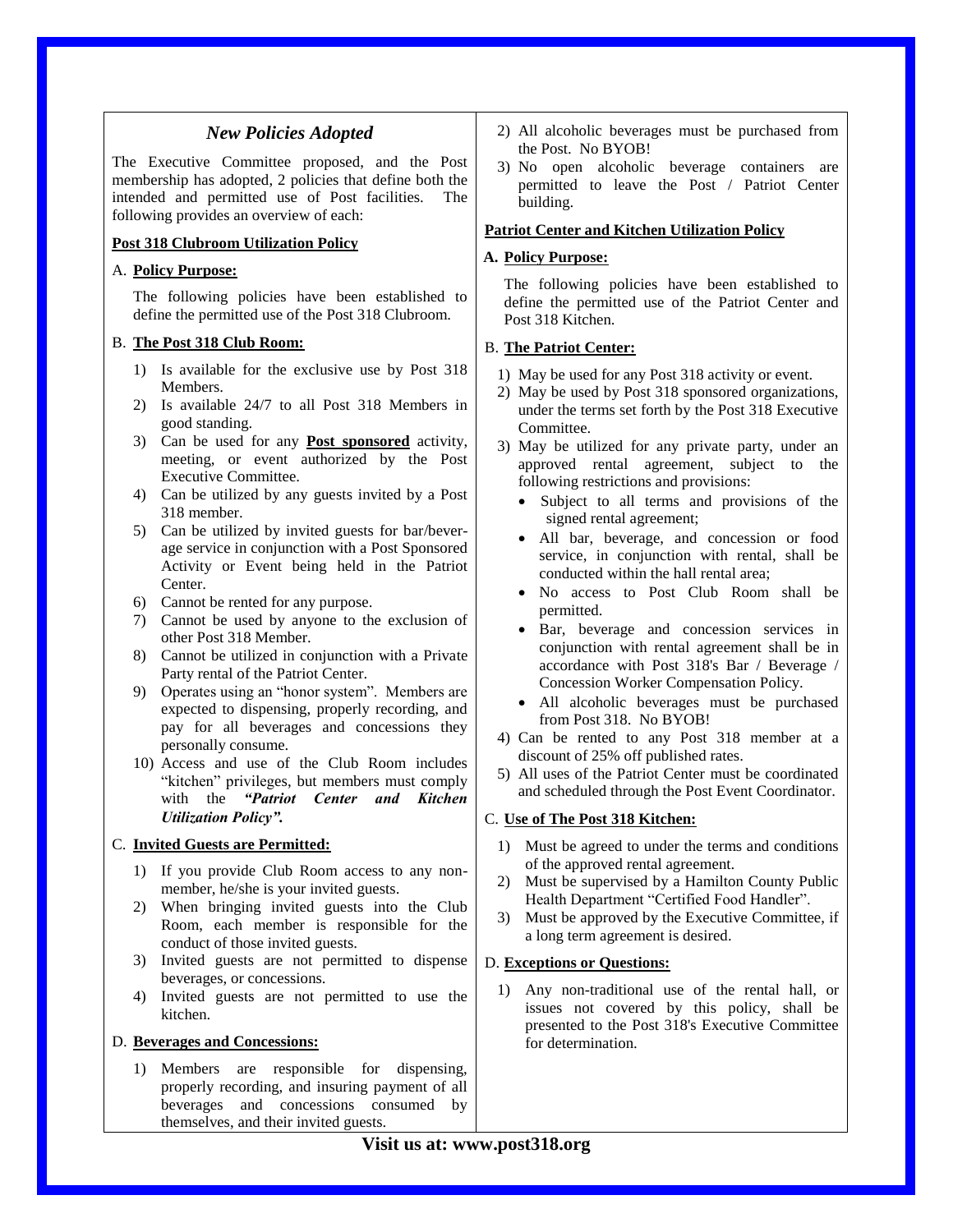# *Township Veterans Memorial Added To Legion Database/Website*



Across the country and around the world, U.S. war, military and veterans memorials stand to honor those who served in uniform and the battles they fought to protect our nation's freedoms. As an element of the upcoming Centennial Celebration, The American Legion is establishing a database to identify the locations, document histories and share photographs of our nation's monuments and memorials to those who have served.

We're pleased to communicate that the Anderson Township Veterans Memorial has been added to this database.

You can view this memorial, and others already identified, by going to the following website: [https://www.legion.org/memorials?location=OH&submi](https://www.legion.org/memorials?location=OH&submit=View) [t=View](https://www.legion.org/memorials?location=OH&submit=View)

# *Membership Update*

It is with heavy heart that I have to share with you that our membership enrollment has fallen well behind where we were at this time last year. Now that the drama part is out there here are the facts. Last year at this time we were at 97% of quota; this year we are at only 84% with 138 paid memberships. We still need 17 members to reach our quota (155) and 27 members to reach our goal (165). On the bright side we have 22 members that haven't yet renewed their memberships; therefore, if you are one of these 22 and are reading this, would you please send in your membership renewal fee. This year's fee is still \$40 and can be paid by mailing it to the Post at: American Legion Post 318, P.O. Box 54390, Cincinnati, OH 45254-0390 or one can pay by credit card by using this web link: [www.legion.org/renew.](http://www.legion.org/renew) If this sounds like I'm begging, I'm, please, please, please send in you membership renewals.

Some more good news; our Post is growing with new members this year. To date we've had 5 new members join and 8 transfers in. For the month of November we had Steve Feagins, Phil Holt, Robert Lucke and Ed Ruffennach join our Post. For the month of December

we had Joseph Dubois join us. When you see these folks around the Post or around town, please be sure you wish them well and extend a hand in friendship.

In January we will be holding a new member orientation and join up; more information forth coming.

### *2018 Membership Scoreboard*

| 2017-2018 Quota      | 155   |
|----------------------|-------|
| Paid as of 12/31/17  | 138   |
| % Ouota              | 89.03 |
| Still Needed (Ouota) | 17    |
| Membership Goal      | 165   |
| Still Needed (Goal)  | 27    |

*Robert Kamman 1 st Vice Commander*

### *Next Meeting*

Our next meeting is scheduled for 7:00 PM, Wednesday, January  $10^{th}$ . This is your opportunity to get firsthand information regarding what's going on at the Post, project and program updates, and to meet and interact with the Post leadership team and other members.

Our success depends on your support, so feel free to bring a friend and come find out what's going on! As always there will be a light snack after the meeting.

# *Fundraising Chair Needed*

We've just completed the Post 318 version of musical chairs; you know moving members of our leadership team around from one position to another. Well, now that the dust has settled we have a vacancy on our leadership team that we need to fill. Specifically, we're looking for someone to become our Fundraising Chairman.

The primary responsibilities of this position are 1) to oversee fundraising activities that contribute about \$2,000 each month to our operating revenues, 2) to develop new revenue opportunities, 3) to participate as a primary member of the Marketing Committee, and 4) to report on fundraising activities at both our monthly Membership and EC meetings.

The projects/program that are currently part of the fundraising domain include; dances, fish fries, Eucher, the Mania programs, restaurant fundraisers, and Open Mic. The good news is most of these programs have project managers. As such, your role would simply be one of support and back-up.

If you're willing to become our next Fundraising Chairman, please contact Commander Bishop.